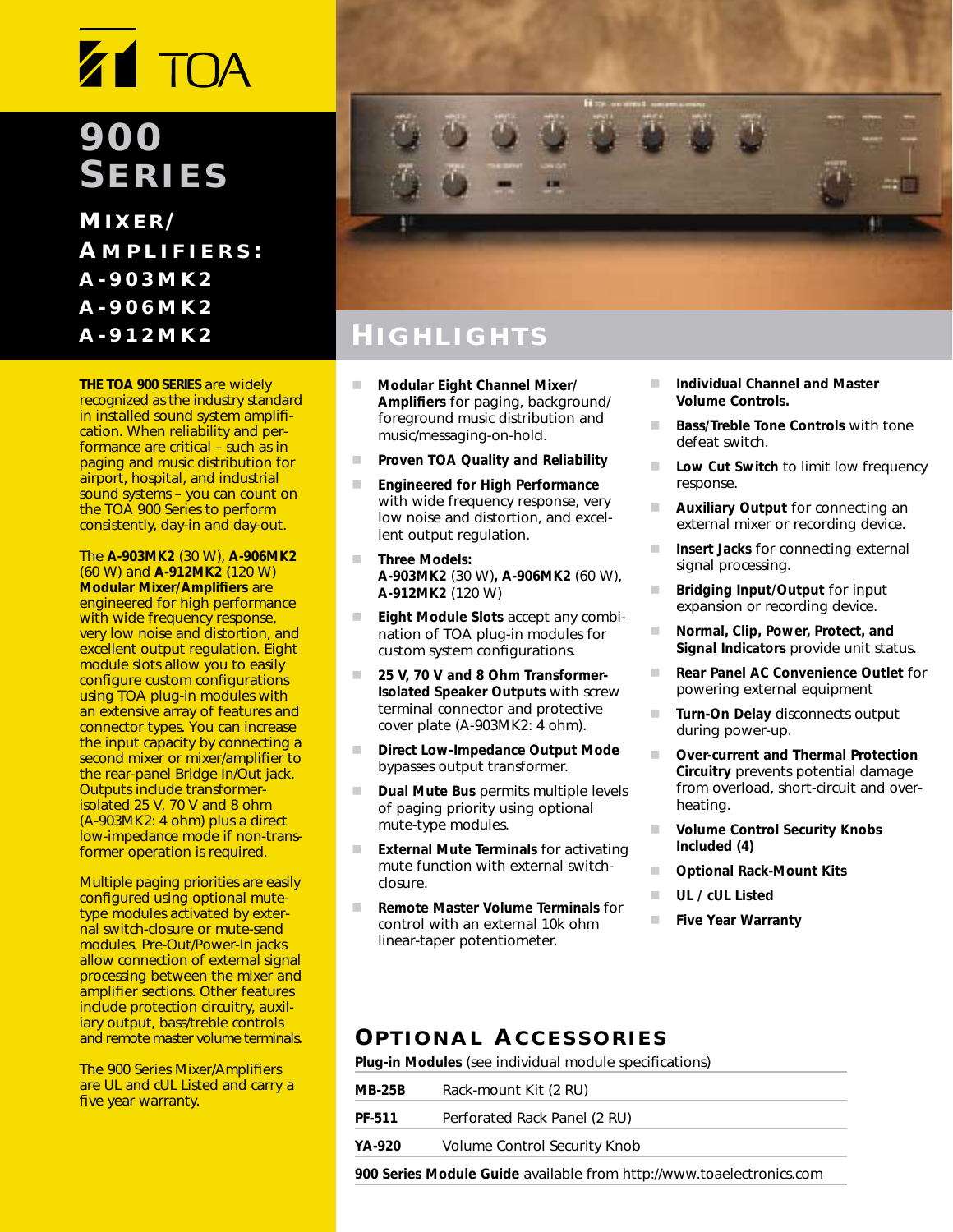## **S PECIFICATIONS**

| <b>Type</b>                                                                      | 8-channel modular mixer/amplifier                                                                                        |  |  |  |  |  |  |
|----------------------------------------------------------------------------------|--------------------------------------------------------------------------------------------------------------------------|--|--|--|--|--|--|
| <b>Output Power</b>                                                              | <b>A-903MK2:</b> 30 W RMS; <b>A-906MK2:</b> 60 W RMS<br>A-912MK2: 120 W RMS                                              |  |  |  |  |  |  |
| <b>Power Bandwidth</b>                                                           | (D) 20 - 20k Hz, 0.5% THD; (T) 50 - 20k Hz, 0.5% THD                                                                     |  |  |  |  |  |  |
| <b>Frequency Response</b>                                                        | (D) 20 - 20k Hz, ±1 dB; (T) 20 - 15k Hz, ±1 dB<br>(T) 20 - 20k Hz, +1 dB / -3 dB                                         |  |  |  |  |  |  |
| <b>Total Harmonic</b><br><b>Distortion</b>                                       | 0.02% at 1k Hz, rated output                                                                                             |  |  |  |  |  |  |
| <b>Inputs</b>                                                                    | 8 input ports: every port accepts any input module<br>1 Bridging Input/Output                                            |  |  |  |  |  |  |
| <b>Input Sensitivity</b><br>& Impedance                                          | Please refer to 900 Series module specifications.<br>Bridging Input/Output: 100 mV / 3.3k $\Omega$                       |  |  |  |  |  |  |
| Pre-amp. Out/<br>Power Amp. In                                                   | 1 V, 600 $\Omega$ / 1 V, 10k $\Omega$                                                                                    |  |  |  |  |  |  |
| Outputs<br>(T)=Transformer<br>(D)=Direct                                         | Main (T): 8 $\Omega$ , 25 V & 70 V, balanced<br>Main (D): 4 $\Omega$ , unbalanced<br>Aux: 1 V, 10 $k \Omega$             |  |  |  |  |  |  |
| <b>Output Regulation</b><br>(1k Hz)                                              | (D): Less than 0.5 dB, no load to full load<br>(T): Less than 1.0 dB, no load to full load                               |  |  |  |  |  |  |
| <b>Dynamic Range</b><br>(Band Pass: 20 - 20k Hz,<br>with Tone Controls centered) | Master volume set to min.:<br>90 dB<br>Master volume set to max.:<br>77 dB<br>Power amplifier only:<br>105 dB            |  |  |  |  |  |  |
| <b>Tone Controls</b>                                                             | Bass: $\pm 10$ dB at 100 Hz; Treble: $\pm 10$ dB at 10k Hz                                                               |  |  |  |  |  |  |
| <b>Indicators</b>                                                                | Normal, Peak, Power, Protect, and Signal LEDs                                                                            |  |  |  |  |  |  |
| Protection                                                                       | Self-protection, with internal AC fuse                                                                                   |  |  |  |  |  |  |
| <b>Power Consumption</b>                                                         | A-903MK2: 60 W; A-906MK2: 100 W; A-912MK2: 180 W                                                                         |  |  |  |  |  |  |
| <b>Temperature Range</b>                                                         | 12° F to 140° F (-10° C to +60° C)                                                                                       |  |  |  |  |  |  |
| Color                                                                            | Black                                                                                                                    |  |  |  |  |  |  |
| Dimensions $(W \times H \times D)$                                               | <b>A-903MK2</b> : 16.5" x 3.9" x 12.5" (420 x 99.1 x 318 mm)<br>A-906/912MK2: 16.5" x 3.9" x 14.1" (420 x 99.1 x 358 mm) |  |  |  |  |  |  |
| <b>Weight</b> (without modules)                                                  | <b>A-903MK2</b> : 17.2 lbs (7.8 kg); <b>A-906MK2</b> : 21.2 lbs (9.6 kg)<br>A-912MK2: 25.1 lbs (11.4 kg)                 |  |  |  |  |  |  |
| <b>Other Features</b>                                                            | Output connects approx. 5 seconds after switching power on.                                                              |  |  |  |  |  |  |

900 SERIES MIXER/AMPLIFIERS **Tel: 800-733-7088 Fax: 800-733-9766 www.toaelectronics.com**

#### **A PPLICATIONS**

A/V Rentals Airports Audio/Visual Auditoriums / Theatres Banks Bars / Lounges / Nightclubs Boardrooms Business Music Conference Facilities Convenience Stores Educational Facilities Fitness Clubs / Gymnasiums Hotels / Hospitality Houses of Worship Industrial / Warehouses Museums Music Distribution **Offices** Public Address Restaurants Retail Stores Theme Parks Training Rooms

**Visit www.toaelectronics.com to download:**

**900 Series Architect and Engineering Specifications 900 Series Installation Manual 900 Series CAD Files 900 Series Module Guide**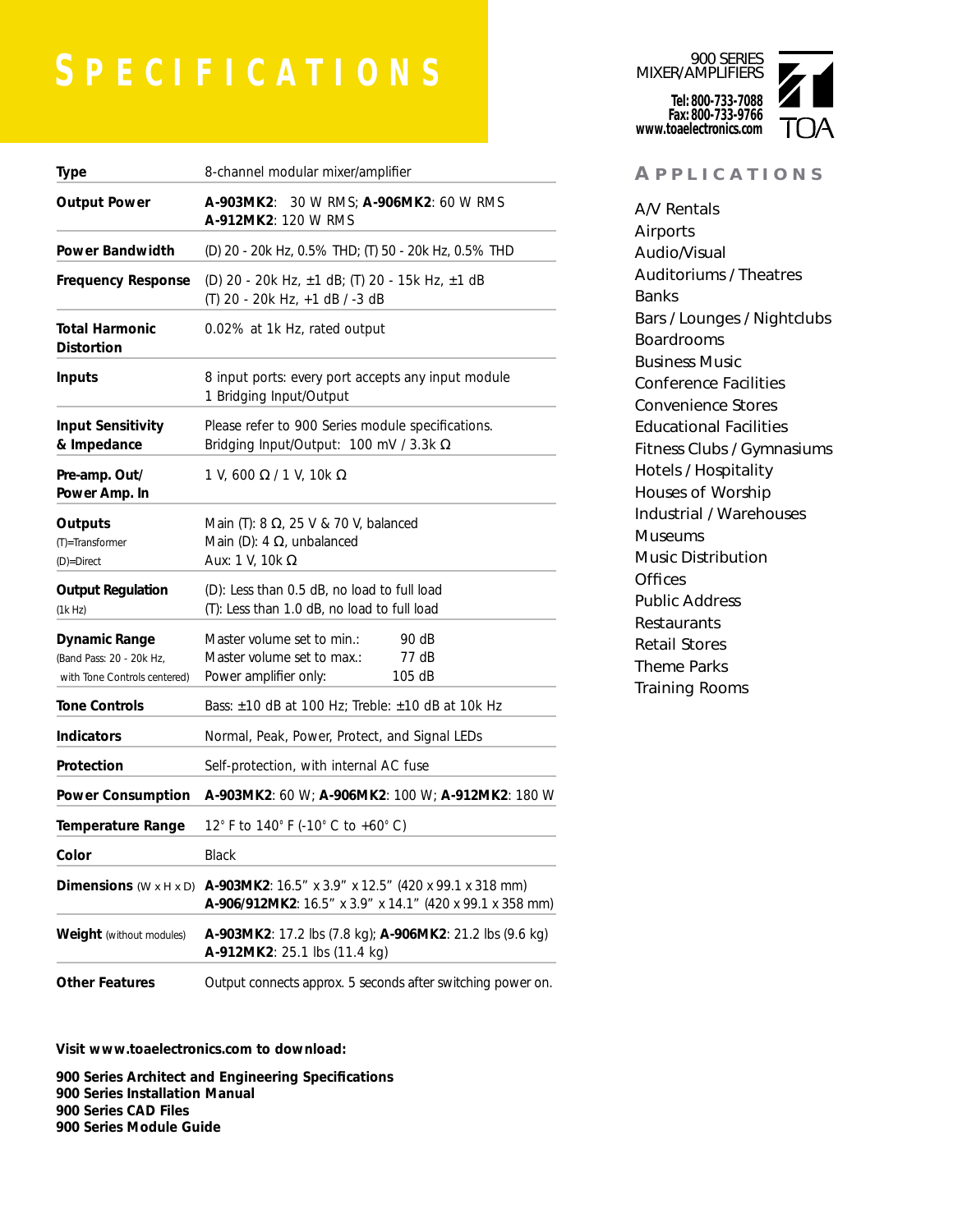

# **M ODULE S ELECTION**



| Model        | <b>Type</b>      | <b>Description</b>                                                                                                  |
|--------------|------------------|---------------------------------------------------------------------------------------------------------------------|
| <b>M-01F</b> | <b>MIC</b>       | Microphone Input Module, Balanced, 200 $\Omega$ , Lo/Hi-Cut Filters, Female XLR                                     |
| <b>M-01M</b> | <b>MIC</b>       | Same as M-O1F with Male XLR                                                                                         |
| <b>M-01P</b> | <b>MIC</b>       | Same as M-O1F with Phone Jack                                                                                       |
| M-01S        | <b>MIC</b>       | Same as M-O1F with Screw Terminals                                                                                  |
| <b>M-03P</b> | <b>MIC</b>       | Microphone Input Module, HiZ, Unbalanced, 50k Ω, Lo/Hi-Cut Filters, Phone Jack                                      |
| $M-11S$      | <b>MIC</b>       | Microphone Input Module, Balanced, 200 $\Omega$ , Lo/Hi-Cut Filters, Mute-Receive, Screw Terminals                  |
| $M-21S$      | <b>MIC</b>       | Microphone Input Module, Balanced, 200 $\Omega$ , Lo/Hi-Cut Filters, Remote Vol. Control, Screw Terminals           |
| M-41S        | <b>MIC</b>       | Microphone Input Module, Balanced, 200 $\Omega$ , Lo/Hi-Cut Filters, Mute-Send, Removable Terminal Block            |
| $M-51F$      | <b>MIC</b>       | Microphone Input Module, Balanced, 200 Ω, Lo-Cut Filter, Voice Gate, Female XLR                                     |
| M-51S        | <b>MIC</b>       | Same as M-51F with Screw Terminals                                                                                  |
| $M-61F$      | <b>MIC</b>       | Microphone Input Module, Balanced, 200 Ω, Lo/Hi-Cut Filters, Compressor, Female XLR                                 |
| M-61S        | <b>MIC</b>       | Same as M-61F with Screw Terminals                                                                                  |
| $B-01F$      | <b>LINE</b>      | Balanced Line Input Module, 10k $\Omega$ Transformer, Female XLR                                                    |
| <b>B-01S</b> | <b>LINE</b>      | Balanced Line Input Module, 10k $\Omega$ Transformer, Screw Terminals                                               |
| <b>B-11S</b> | LINE             | Balanced Line Input Module, 10k $\Omega$ Transformer, Mute-Receive, Screw Terminals                                 |
| <b>B-21S</b> | LINE             | Balanced Line Input Module, 10k $\Omega$ Transformer, Remote Volume Control, Screw Terminals                        |
| <b>B-41S</b> | LINE             | Balanced Line Input Module, 10k $\Omega$ Transformer, Mute-Send, Removable Terminal Block                           |
| $L-01F$      | LINE             | Line Matching Input Module, 600 $\Omega$ Transformer, Balanced, Female XLR                                          |
| $L-01S$      | <b>LINE</b>      | Same as L-01F with Screw Terminals                                                                                  |
| $L-11S$      | LINE             | Line Matching Input Module, 600 $\Omega$ Transformer, Balanced, Mute-Receive, Screw Terminals                       |
| $L-41S$      | LINE             | Line Matching Input Module, 600 $\Omega$ Transformer, Balanced, Mute-Send, Scew Terminals                           |
| $U-01F$      | LINE             | Line Input Module, Unbalanced, 220 $k \Omega$ , Female XLR                                                          |
| $U-01P$      | LINE             | Same as U-01F with Phone Jack                                                                                       |
| $U-01R$      | LINE             | Same as U-01F with RCA Jack                                                                                         |
| $U-01S$      | <b>LINE</b>      | Same as U-01F with Screw Terminals                                                                                  |
| <b>U-03R</b> | <b>LINE</b>      | Stereo Line Input Module, Lo/Hi-Cut Filters, Stereo Summing Dual RCA Jacks                                          |
| <b>U-03S</b> | LINE             | Line Input Module, Lo/Hi-Cut Filters, Screw Terminals                                                               |
| $U-11R$      | LINE             | Line Input Module, Unbalanced, 220k $\Omega$ , Mute-Receive, RCA Jack                                               |
| $U-11S$      | LINE             | Line Input Module, Unbalanced, 220k $\Omega$ , Mute-Receive, Screw Terminals                                        |
| $U-12S$      | LINE             | Line Input Module, Unbalanced, 220k $\Omega$ , Variable Mute-Receive Depth, Screw Terminals                         |
| <b>U-13R</b> | <b>LINE</b>      | Same as U-03R with Mute-Receive                                                                                     |
| <b>U-13S</b> | <b>LINE</b>      | Same as U-03S with Mute-Receive                                                                                     |
| $U-21S$      | LINE             | Line Input Module, Unbalanced, 220k $\Omega$ , Remote Volume Control, Screw Terminals                               |
| <b>U-43R</b> | LINE             | Same as U-03R with Mute-Send                                                                                        |
| <b>U-43S</b> | LINE             | Same as U-03S with Mute-Send                                                                                        |
| $U-61S$      | <b>LINE</b>      | Line Input Module, Unbalanced, 220k $\Omega$ , Compressor, Screw Terminals                                          |
| $E-03R$      | SPECIAL FUNCTION | 900 Series Processor Module for F-121C/CM Speakers, Dual RCA Jacks                                                  |
| E-04R        | SPECIAL FUNCTION | 900 Series Processor Module for H-1 Speakers, Dual RCA Jacks                                                        |
| <b>E-05R</b> | SPECIAL FUNCTION | 900 Series Processor Module for H-2/H-2WP Speakers, Dual RCA Jacks                                                  |
| $E-06R$      | SPECIAL FUNCTION | 900 Series Processor Module for H-3/H-3WP Speakers, Dual RCA Jacks                                                  |
| E-07S        | SPECIAL FUNCTION | 900 Series Low Pass Filter Output Module for FB-100 and HB-1, Removable Terminal Block                              |
| $S-01S$      | SPECIAL FUNCTION | Signal Generator Module, 1 kHz Sine Wave, Screw Terminals                                                           |
| $S-02S$      | SPECIAL FUNCTION | Signal Generator Module, Buzzer/Yelp, Screw Terminals                                                               |
| $S-04S$      | SPECIAL FUNCTION | Signal Generator Module, 8 Selectable Tones, Screw Terminals                                                        |
| $T-01S$      | SPECIAL FUNCTION | Line Output Module, Balanced, 600 Q, Screw Terminals                                                                |
| $T-02S$      | SPECIAL FUNCTION | Line Input Module for Music-on-Hold, Unbalanced, 220k $\Omega$ Input, 600 $\Omega$ Balanced Output, Screw Terminals |
| $T-12S$      | SPECIAL FUNCTION | Same as T-02S with Input Mute-Receive                                                                               |